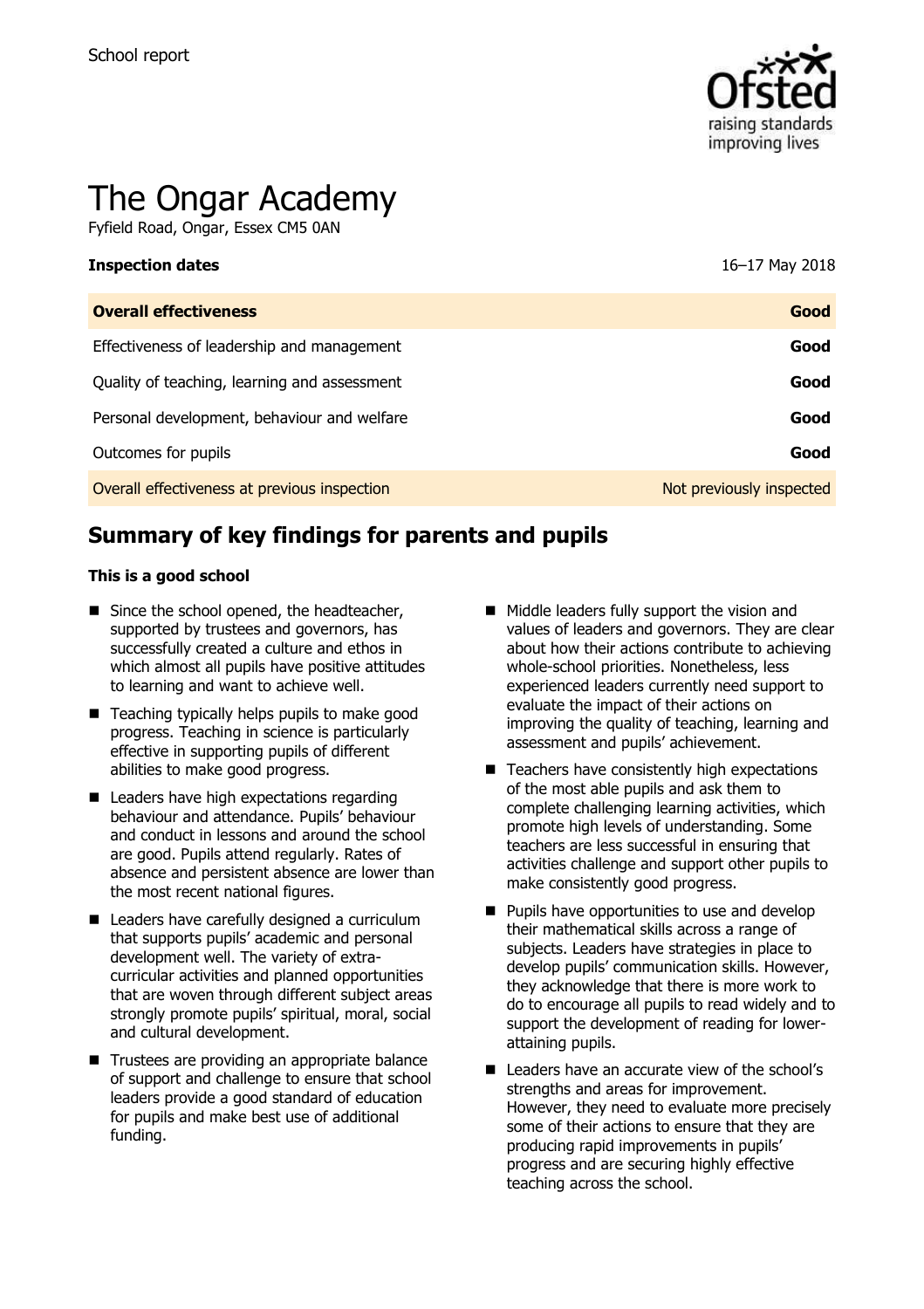

# **Full report**

### **What does the school need to do to improve further?**

- Improve the effectiveness of leadership and management by:
	- ensuring that all leaders, including those new to leadership roles, evaluate the impact of their actions precisely to ensure that pupils' achievement is raised further and that actions secure consistently effective teaching, learning and assessment across the school
	- continuing to promote reading throughout the school, in order that pupils become enthusiastic readers and rapidly develop their communication and literacy skills.
- **IMPROVE OUTCOMES AND SUPPORT AND PUPILS TO MAKE RAPID PROJECTS BY:** 
	- ensuring that all teachers provide activities with appropriate levels of challenge that are well matched to all pupils' abilities
	- increasing rates of progress for those pupils who did not achieve the expected standard in reading and writing at the end of key stage 2.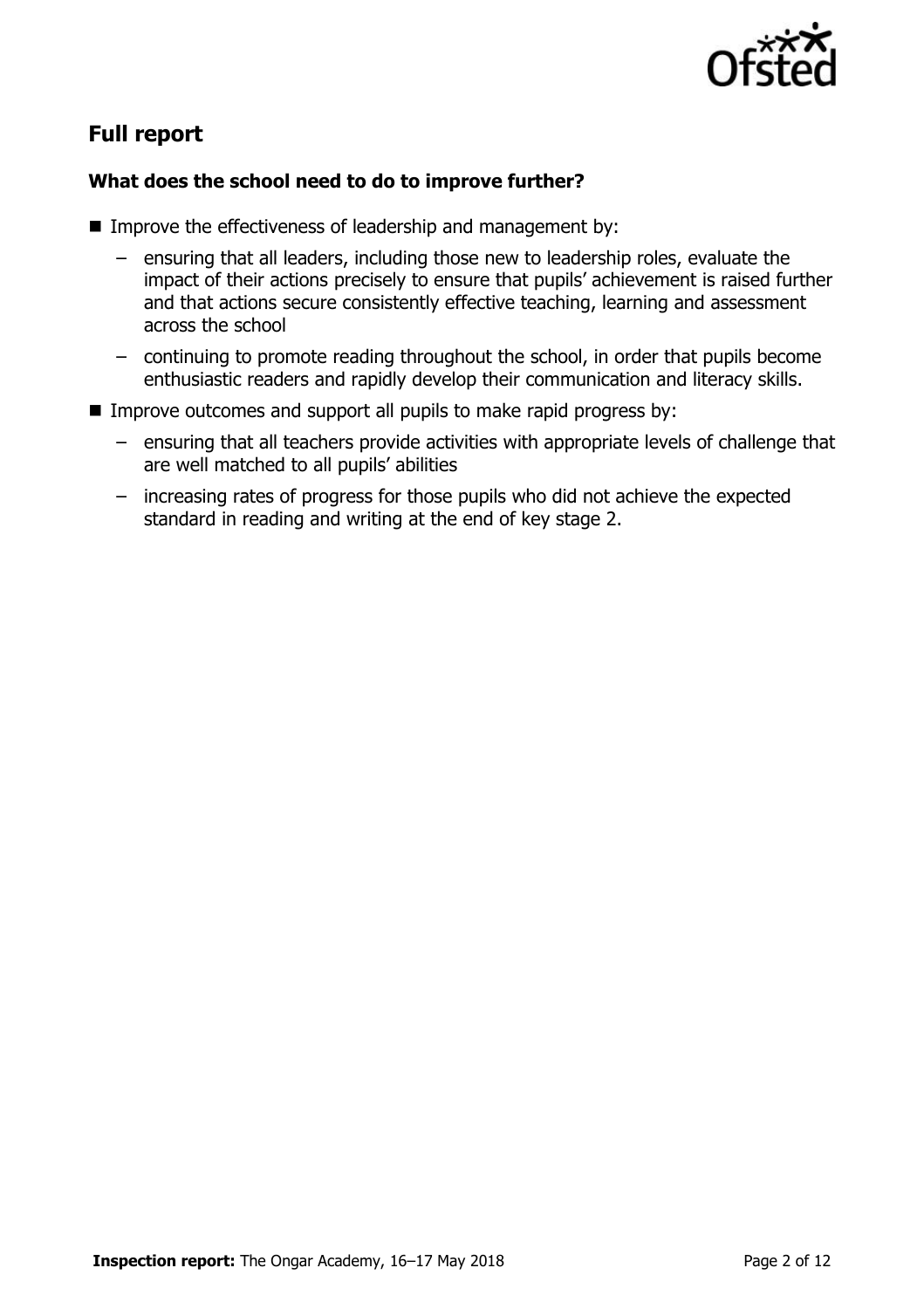

## **Inspection judgements**

#### **Effectiveness of leadership and management Good**

- The headteacher has played a pivotal role in establishing this growing and increasingly popular school. He and the senior leaders have created a culture of high aspirations for pupils. As a result, almost all pupils have developed positive attitudes to learning. Pupils understand that there is an expectation for them to fulfil the aim of the school's motto and 'aspire to greatness' in all that they do. They rise to this challenge and, consequently, almost all pupils make good progress in a range of subjects.
- Leaders have high expectations regarding the quality of teaching, learning and assessment. They have taken the opportunity to work with the lead school in the multiacademy trust and other schools to ensure that teachers' assessments of pupils' learning are accurate. Teachers appreciate the support and opportunities for training that leaders provide to continually improve the quality of teaching, learning and assessment.
- Leaders have ensured that pupils, parents and carers fully understand their high expectations regarding behaviour and attendance. As a result, overall attendance has improved over the time that the school has been open, and it has been consistently above the national average. Leaders have successfully supported individuals to improve their attendance so that the proportion of pupils who are persistently absent has reduced and is now better than in most secondary schools nationally.
- The curriculum supports pupils' academic and personal development well. Leaders have carefully considered how they can provide pupils with a range of experiences that prepare them well for life in modern Britain. Pupils show a good understanding of why they need to understand other cultures and beliefs and have opportunities to study and understand the democratic process. Leaders have been particularly successful in promoting pupils' respect for difference, for example in race, religion and sexuality.
- Leaders have ensured that clearly identified opportunities to support pupils' spiritual, moral, social and cultural development are woven through the curriculum. For example, pupils discuss the ethical implications of how human activity impacts on the environment in both geography and science. Pupils have opportunities to develop their interests through a range of clubs, sporting activities and visits.
- Leaders have made good use of external support and challenge from a local authority adviser to strengthen governance and leadership as the school has grown in size. The decision to join The Bridge Academy Trust has further strengthened areas of leaders' work, such as support for improving pupils' attendance and the systems to monitor and improve the quality of teaching, learning and assessment. This work is set to continue, and there are plans in place to support the recruitment and retention of additional teaching staff as the school grows in size.
- Leaders have used the additional funding the school receives for disadvantaged pupils and pupils who have special educational needs (SEN) and/or disabilities effectively. Pupils receive the help and support that they need to overcome their individual barriers to learning. As a result, there have been notable improvements in attendance, behaviour and achievement for these groups.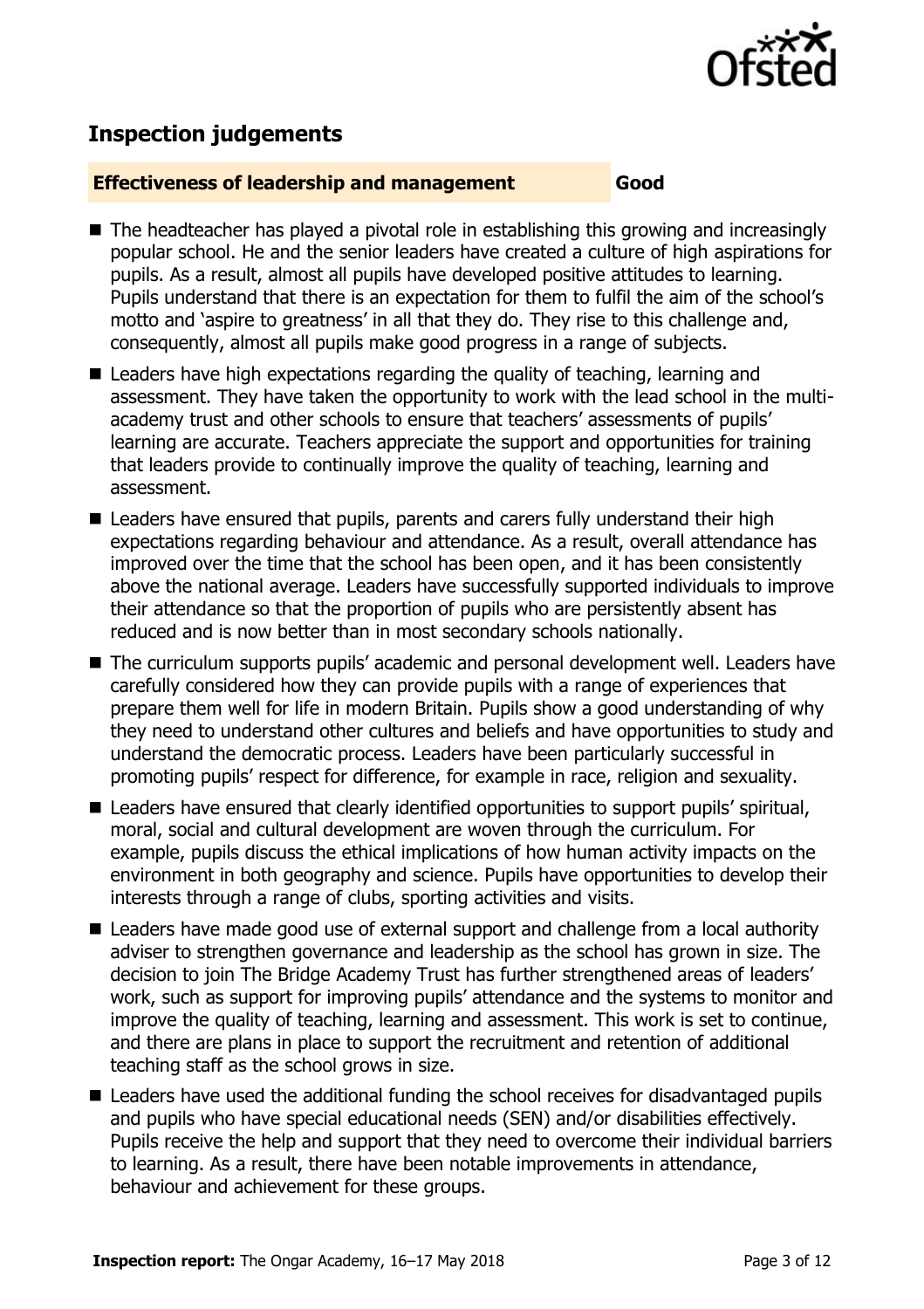

- The funding provided for those pupils who did not achieve the standards expected for their age in reading, writing and mathematics at the end of key stage 2 is used for a variety of activities. These include small-group and individual teaching, handwriting support and a phonics programme to support pupils' reading skills. Leaders acknowledge that, while these programmes have resulted in some improvements for individual pupils, these have not been rapid enough, particularly in reading.
- The strategies used to promote reading across the school have not had the impact that leaders intended. Leaders have not evaluated their actions sharply enough and therefore have not identified what works best to help pupils develop their reading skills and their ability to read a wide variety of increasingly challenging texts with enjoyment and resilience.
- Middle leaders and new senior leaders are clear about the whole-school priorities for improvement and the ways in which their actions contribute to achieving these. They are enthusiastic supporters of experienced senior leaders' and trustees' vision for the school. However, some leaders are not fully evaluating the impact of their actions on the quality of teaching and learning and are not holding colleagues stringently to account. As a result, there are some inconsistencies in the quality of teaching.

#### **Governance of the school**

- The Bridge Academy Trust has strengthened the already effective governance arrangements for the school. The trust has contributed to improvements in teaching, learning and assessment by working with the other schools in the trust to ensure that assessment procedures are rigorous and accurate. It has also provided expertise that has supported middle leaders in ensuring that pupils are being well prepared for the demands of learning in key stage 4. This approach is set to continue and there are clear plans in place to support further improvement.
- The local governing body (LGB) is effective and provides the appropriate balance of support and challenge to school leaders. Governors carefully check on leaders' actions to ensure that they are making a difference to pupils' learning and achievement. Governors have undertaken a skills audit and used this to ensure that they have a range of skills and expertise to be effective in their roles.
- Governors have ensured that leaders carefully target funds available for disadvantaged pupils and pupils who have SEN and/or disabilities, to provide the help that individual pupils need. They have a good understanding of the impact that this has had on improving attendance and progress for these groups of pupils.
- The chief executive officer of the trust and chair of the trust and LGB have an accurate view of the challenges faced by the school. They have a clear strategy and vision for the future development of the school that leaders and teachers share. School leaders and teachers are clear as to how the trust will contribute to further improvement in the quality of education provided.

#### **Safeguarding**

- The arrangements for safeguarding are effective.
- Leaders, trustees and governors have successfully established a culture in which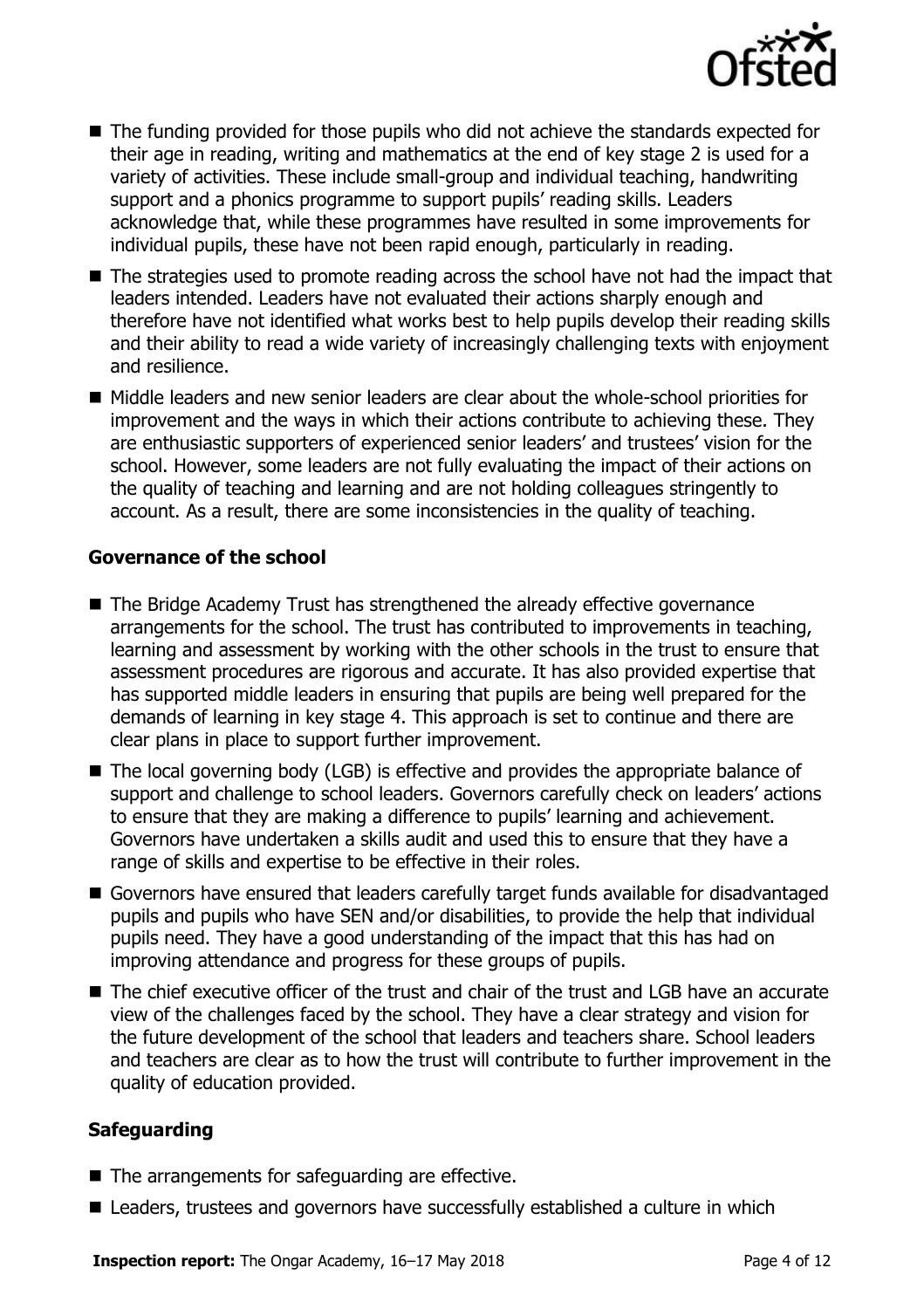

keeping children safe has the highest priority. Staff members receive regular training and updates to ensure that they can identify pupils who are at risk of harm or radicalisation. Staff, including non-teaching staff, are confident in reporting concerns, and safeguarding leaders act on these swiftly. When necessary, leaders act promptly to refer concerns to external agencies so that pupils and their families receive the help and support that they need in a timely manner.

- Arrangements to carry out the checks required to ensure that all adults in the school are suitable to work with children and young people are very thorough. The records of these checks are accurately maintained. Trustees and governors regularly monitor leaders' work related to safeguarding to ensure that policies and practice reflect the latest statutory quidance.
- **Pupils learn how to stay safe from risks, responsible use of mobile devices and social** media, and how to stay safe online. Leaders' work in this area is particularly effective. Pupils are clear that teachers do not tolerate bullying. They are confident that teachers deal with the few incidents that do occur effectively. This accords with responses to Ofsted's online surveys from all staff and the large majority of parents.

#### **Quality of teaching, learning and assessment Good**

- Teachers have high expectations regarding pupils' readiness to learn. This has resulted in almost all pupils having positive attitudes to learning. Relationships are respectful, and pupils respond to teachers' directions and are keen to contribute their ideas. This means that sequences of activities usually flow smoothly and that most teachers use time effectively to support pupils' learning.
- Teachers' subject knowledge is secure, even when they are teaching subjects that are not their specialism. They use their knowledge to plan sequences of learning that build on what pupils already know. Inspectors saw examples of this in history, science and physical education, where teachers had planned learning that engaged and interested pupils and, over time, had enabled them to make good gains in their knowledge, skills and understanding.
- **Pupils routinely improve their work in response to the quidance provided by their** teachers. Most teachers apply the school's marking and assessment policy consistently and support pupils' learning through providing helpful and insightful advice.
- Teachers use homework effectively to regularly support pupils' learning. Tasks check pupils' understanding or encourage pupils to apply or extend their knowledge. Pupils and the large majority of parents agree that teachers set appropriate amounts of homework in line with the school's policy.
- Teachers know pupils' individual needs and current standards of attainment. They generally use this information to provide pupils with any additional help that they need. This results in most disadvantaged pupils and pupils who have SEN and/or disabilities making progress that is similar to that of other pupils who have similar starting points.
- The teaching of science is consistently effective. Pupils of all abilities develop their practical skills and ability to draw conclusions based on experimental evidence. Teachers encourage pupils to use scientific knowledge to justify their reasoning and ideas. As a result, pupils typically make good progress.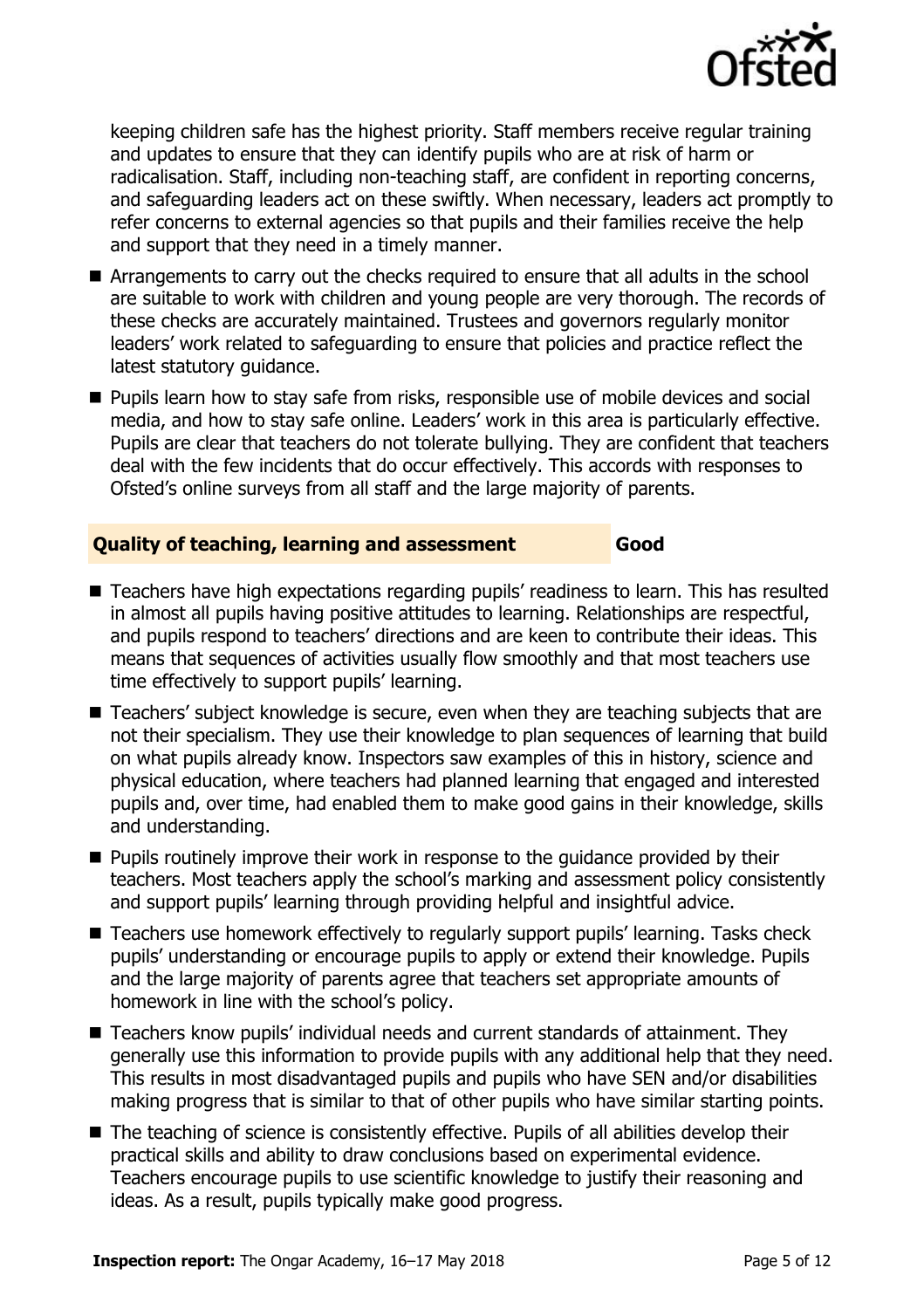

- The very large majority of pupils spoken to during the inspection are positive about the teaching that they receive. The comments and responses received through Ofsted's online questionnaire for parents, Parent View, support this view. A small minority of parents and pupils expressed concerns about inconsistencies in the quality of teaching due to changes in staffing. Inspection evidence shows that school leaders have thoughtfully considered how they can overcome these difficulties through work with the trust.
- Teaching ensures that pupils can apply and develop their mathematical skills in a range of subjects including science, geography and design technology. Many teachers also support pupils' writing skills through providing opportunities to write for a variety of different purposes and through correcting errors in spelling, punctuation and grammar.
- On the whole, teachers ensure that they plan for different levels of challenge in their lessons. They routinely provide the most able pupils with tasks that make them think and challenge these pupils to achieve higher standards in their learning. The most able pupils rise to this challenge and make good progress as a result. Appropriate challenge for other abilities is less consistently evident from some teachers; work can be too easy and not stimulate pupils' interest. As a result, some pupils do not make the progress that they should.
- Although teachers provide regular opportunities for pupils to read, this has not ensured that all pupils independently read widely and often. Teaching for those pupils who did not attain the expected standards in reading or writing at the end of key stage 2 has helped them to improve their skills, but their progress has not been rapid and they have not yet caught up with their classmates.

#### **Personal development, behaviour and welfare Good**

#### **Personal development and welfare**

- The school's work to promote pupils' personal development and welfare is good.
- Pupils said that they feel well cared for in school. All staff and almost all of those parents who responded to Ofsted's online questionnaire agree. One comment received from a parent that was typical of many others stated simply, 'My daughter is very happy here and enjoys going to school every day.'
- The school is a friendly, inclusive community. Pupils are highly respectful of difference. Incidents of racist, homophobic and derogatory language are rare. Pupils spoken to by inspectors were clear that teachers do not tolerate such incidents and deal with the few that do occur effectively. Leaders' work to promote equality is effective. Pupils have a good understanding of why they need to understand and respect the beliefs and views of others.
- **Pupils learn about the skills required for future employment through the school's** personal, social and health education programme, which includes independent careers information and guidance. Year 9 pupils feel that they received helpful information and advice that supported them to make informed choices regarding the subjects that they will study in key stage 4.
- **Pupils respect their environment and appreciate the facilities provided by the new**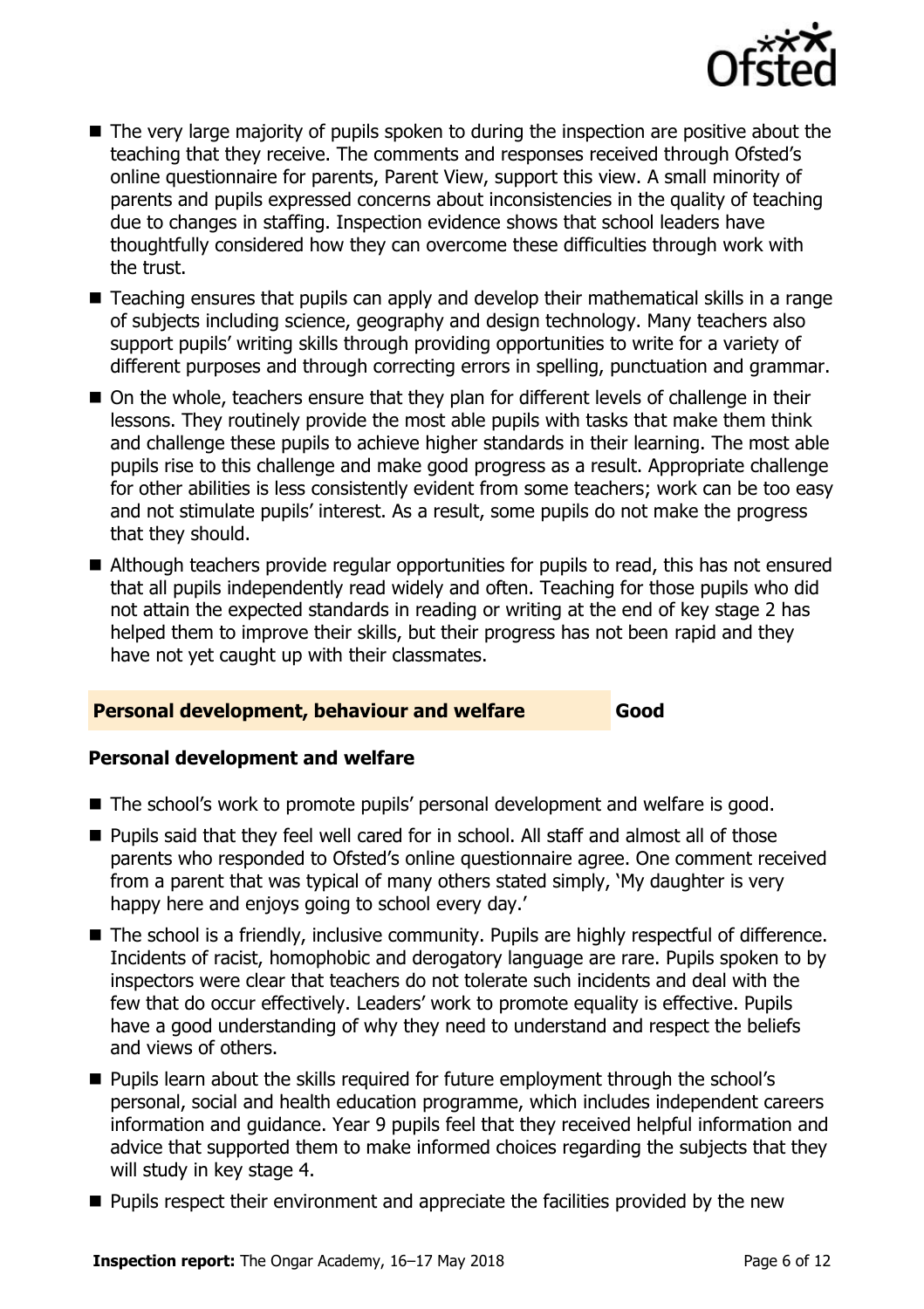

school building. There is very little litter around the school site. Pupils are proud of their school, and the very large majority take pride in their appearance. The impact of the leaders' work in supporting pupils to develop positive attitudes to school life was evident in the comment of a Year 9 pupil who said, 'I used to dread going to my previous school, but I really enjoy it here.'

#### **Behaviour**

- The behaviour of pupils is good.
- Pupils behave well around the school and at informal times, such as breaks and lunchtimes. They socialise sensibly in mixed groups and work well with others when required to do so.
- **Pupils'** conduct in lessons and when moving around the school site is good. The school is a calm, orderly and purposeful learning environment. Pupils are polite and courteous to one another and to adults.
- **Pupils said that behaviour in lessons is good. Teachers have high expectations** regarding behaviour and these are consistently applied. Pupils said that, as a result, there are few occasions when the behaviour of others disturbs their learning and that teachers deal appropriately with those instances that do occur. The responses to Ofsted's online surveys show that the very large majority of parents and all staff confirm this view.
- **Pupils value their education and understand the importance of attending school** regularly. Overall attendance has been better than the national average since the school opened, and the proportion of pupils who are persistently absent has reduced. Current attendance figures are better than the most recent national average, and the proportion of pupils who are persistent absentees is now below the national average. Leaders' actions have reduced rates of absence for disadvantaged pupils and pupils who have SEN and/or disabilities. Consequently, improved attendance is resulting in better progress for these groups.
- Leaders use fixed-term exclusions appropriately, and information shows that the number of pupils excluded from school has reduced. Leaders have established an inclusive school and work hard to support pupils who have behavioural difficulties to meet the school's expectations regarding behaviour, both in and out of school. Where this has not been successful, the school has worked with other schools to avoid the need for permanent exclusion. The school has had to permanently exclude three pupils in the current academic year following a serious breach of its behaviour policy.

#### **Outcomes for pupils Good**

- As the school currently only has pupils in Years 7, 8 and 9, there is no external, published information available on the progress that pupils make or on their standards of attainment.
- **Pupils join the school having typically attained standards in reading, writing and** mathematics that are broadly in line with those expected for their age. Pupils, overall, make good progress from their starting points in a range of subjects.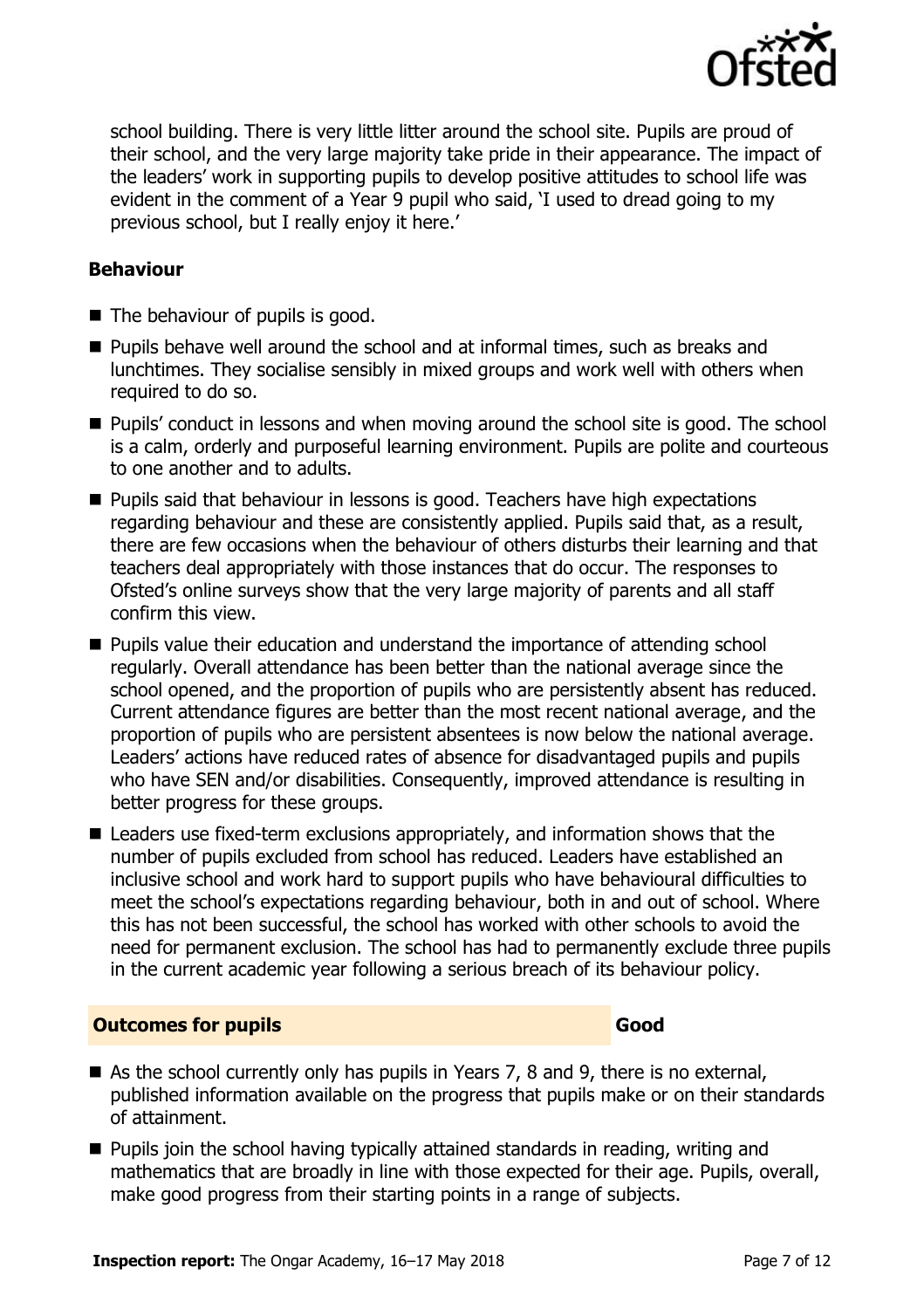

- School leaders have ensured that teachers' assessments of pupils' learning are accurate through work with other schools, including the lead school in the trust. Leaders' analysis of assessment information indicates that, in the majority of subjects, most pupils are achieving or exceeding the standards expected for their age.
- Inspectors' scrutiny of pupils' work and observations of learning found that most pupils are making good progress across a range of subjects. This is particularly the case for the most able pupils, who routinely experience high levels of challenge from teachers. Some pupils make less progress because their teachers do not provide levels of challenge that are well matched to pupils' abilities and tasks are not demanding enough.
- Disadvantaged pupils typically make good progress from their starting points, but there are some small variations between subjects and year groups. Disadvantaged pupils enter the school with levels of attainment that are generally lower than those of their peers and of other pupils are nationally.
- **Pupils who have SEN and/or disabilities receive effective support that enables most to** make good progress from their individual starting points. One parent reflected a number of comments from parents with children who have SEN when they commented that they were fully appreciative of the steps in place to support their child in all subjects.
- Leaders have recognised that boys enter the school with lower attainment than girls and that, in the past, they have made less progress than girls. The increased focus on monitoring boys' progress is having a positive impact, and there is some evidence that the differences in achievement are reducing. However, some teachers are not providing sufficiently challenging tasks to further accelerate boys' progress, and leaders cannot always explain which of their actions have made the biggest difference to raising boys' achievement.
- **Pupils who entered the school with levels of literacy below those expected for their age** have made modest gains in their reading age and have developed their knowledge of letters and the sounds that they make. However, they have made little or no improvement in their spelling age. A small group of Year 7 readers who had received support through the Year 7 catch-up funding read to an inspector. They did not demonstrate the ability to apply their phonic skills to read unfamiliar words, and some were reading books that were not appropriate for their current level of attainment. Consequently, they were not demonstrating that they had made strong progress in their language and communication skills.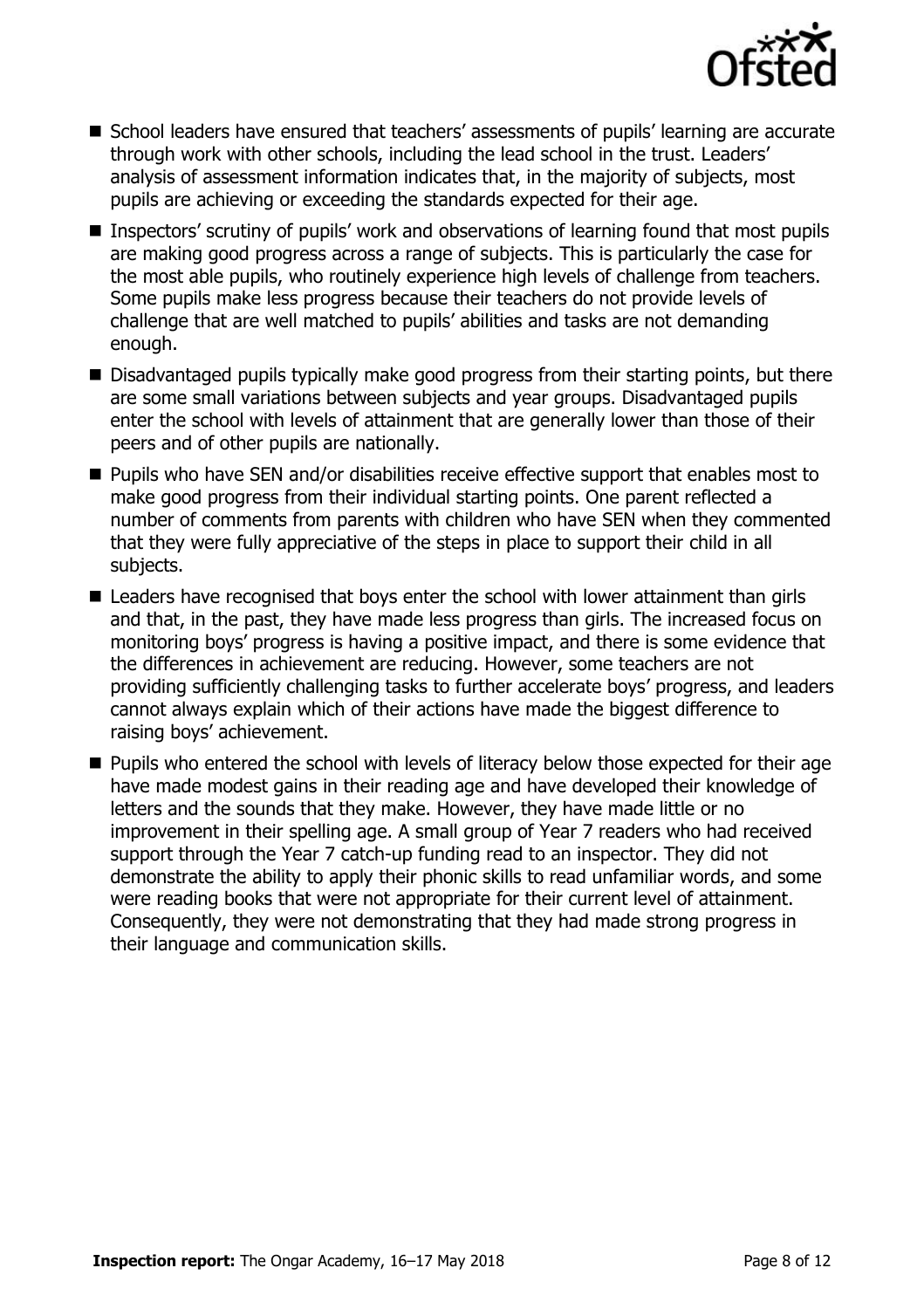

# **School details**

| Unique reference number | 141947       |
|-------------------------|--------------|
| Local authority         | <b>Essex</b> |
| Inspection number       | 10046602     |

This inspection of the school was carried out under section 5 of the Education Act 2005.

| Type of school                      | Secondary<br>comprehensive |
|-------------------------------------|----------------------------|
| School category                     | Academy sponsor-led        |
| Age range of pupils                 | 11 to 14                   |
| Gender of pupils                    | Mixed                      |
| Number of pupils on the school roll | 344                        |
| Appropriate authority               | Board of trustees          |
| Chair                               | Stephen Bennett            |
| <b>Chief executive officer</b>      | Mark Farmer                |
| Chair of the local governing body   | <b>Blane Judd</b>          |
| <b>Headteacher</b>                  | David Grant                |
| Telephone number                    | 01277 500990               |
| Website                             | www.theongaracademy.org    |
| <b>Email address</b>                | admin@theongaracademy.org  |
| Date of previous inspection         | Not previously inspected   |

#### **Information about this school**

- The Ongar Academy opened as an academy free school in September 2015. In September 2017, the school moved into purpose-built accommodation on its current site. The Bridge Academy Trust has sponsored the school since October 2017. The board of trustees and local governing body are responsible for the governance of the school.
- The school is much smaller than the average-sized secondary school. At the time of the inspection, the school was providing an education for pupils in Years 7, 8 and 9. Trustees and governors intend to open sixth-form provision in September 2020.
- Almost all pupils are of White British heritage.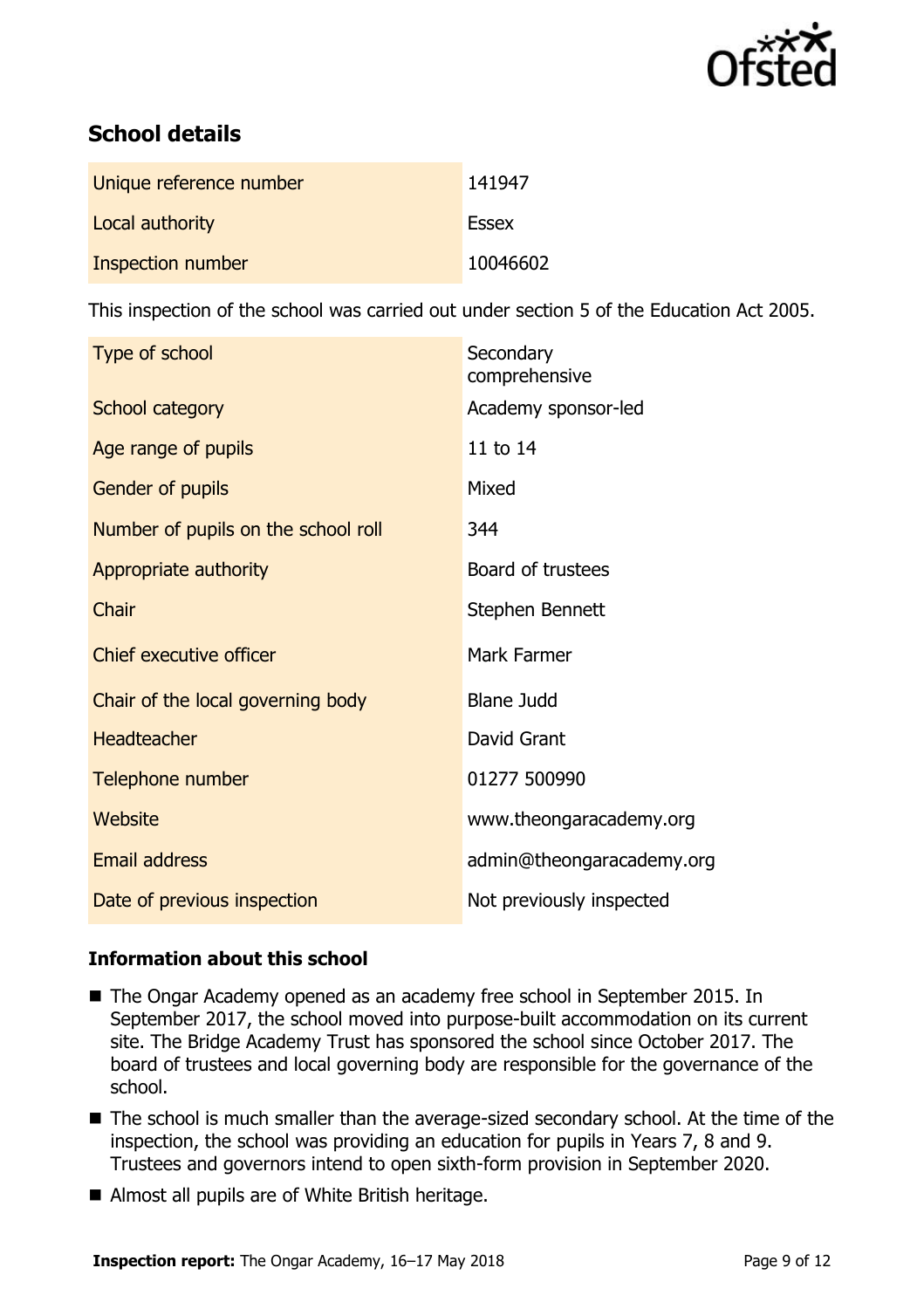

- The proportion of pupils who have SEN and/or disabilities is broadly average.
- The proportion of pupils known to be eligible for free school meals is in line with the national average.
- The school does not have any pupils who attend alternative provision.
- The headteacher was appointed by the original trustees in October 2014. He worked with trustees to set the vison and values of the school and to ensure that it was appropriately staffed and able to meet the standards expected by the Department for Education.
- The Bridge Academy Trust provides support for the school. This includes support for improving the quality of teaching, learning and assessment through collaborative working with the lead secondary school in the trust. The school has also received support from a local authority school improvement adviser.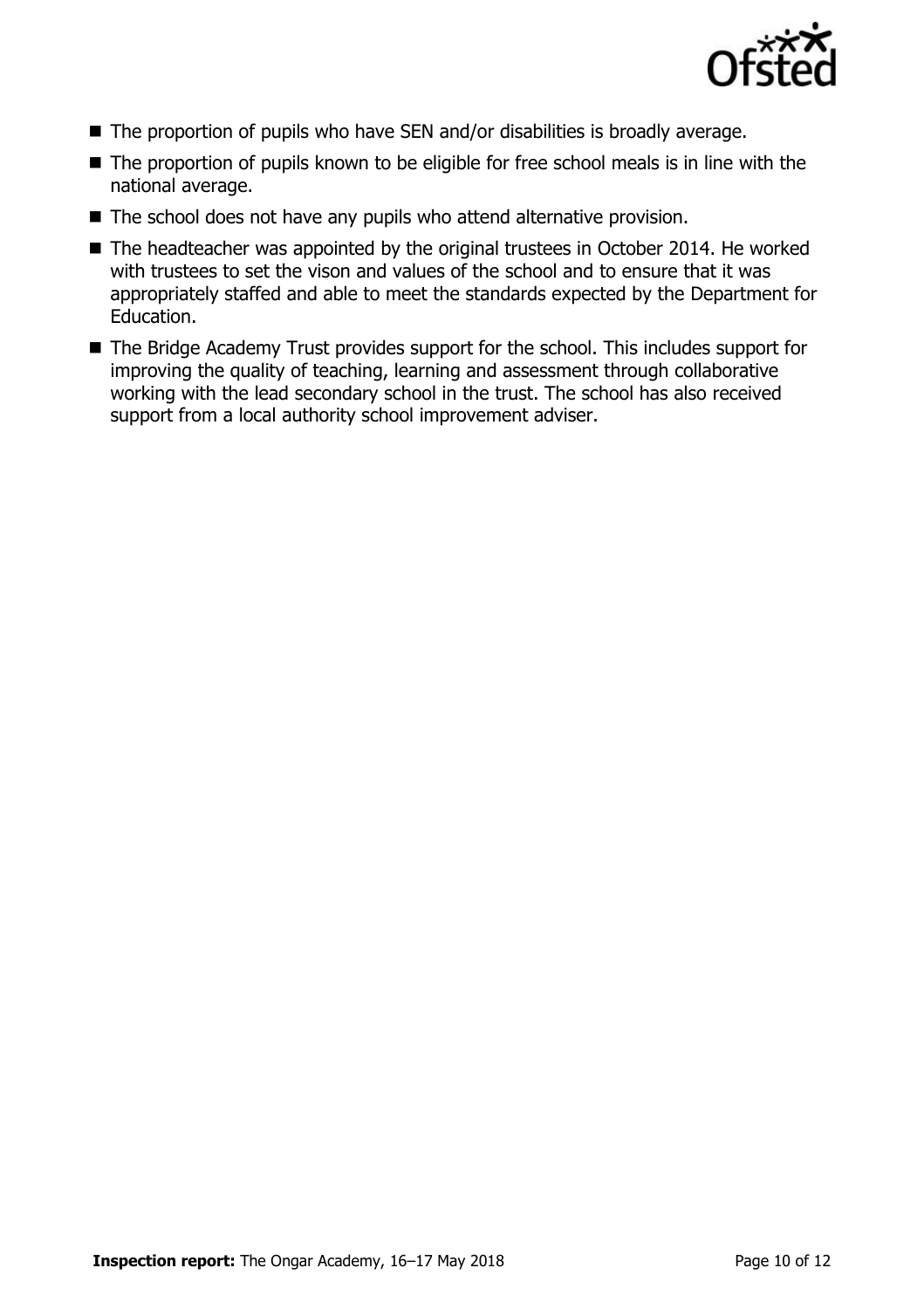

# **Information about this inspection**

- Inspectors observed teaching and learning across the school. Many of these observations took place with members of the senior leadership team. Inspectors also listened to a small group of Year 7 pupils reading and observed an assembly.
- Meetings were held with senior leaders, middle leaders, representatives of the board of trustees and local governing body, the chief executive of the trust and a school effectiveness adviser from the local authority.
- Inspectors scrutinised a range of school documentation, including the self-evaluation summary, the school's improvement plan, minutes of meetings of the governing body, safeguarding records, school assessment information, attendance and behaviour records and school policies and procedures.
- **Formal discussions were held with groups of pupils from each year group and a small** group of pupils who had received additional support to discuss their experiences of school. Inspectors also spoke to pupils in lessons and at break and lunchtimes. There was only one response to the online pupil questionnaire.
- Inspectors scrutinised pupils' work across different key stages.
- Inspectors analysed the 153 responses from Ofsted's online questionnaire for parents, Parent View, including the free-text commentary provided by 97 parents.
- Inspectors also considered the 26 responses to Ofsted's online staff survey. Formal and informal discussions also took place with staff members to gather their views about the work of the school.

#### **Inspection team**

| Paul Wilson, lead inspector | Her Majesty's Inspector |
|-----------------------------|-------------------------|
| <b>Lesley Daniel</b>        | Ofsted Inspector        |
| Gulshan Kayembe             | Ofsted Inspector        |